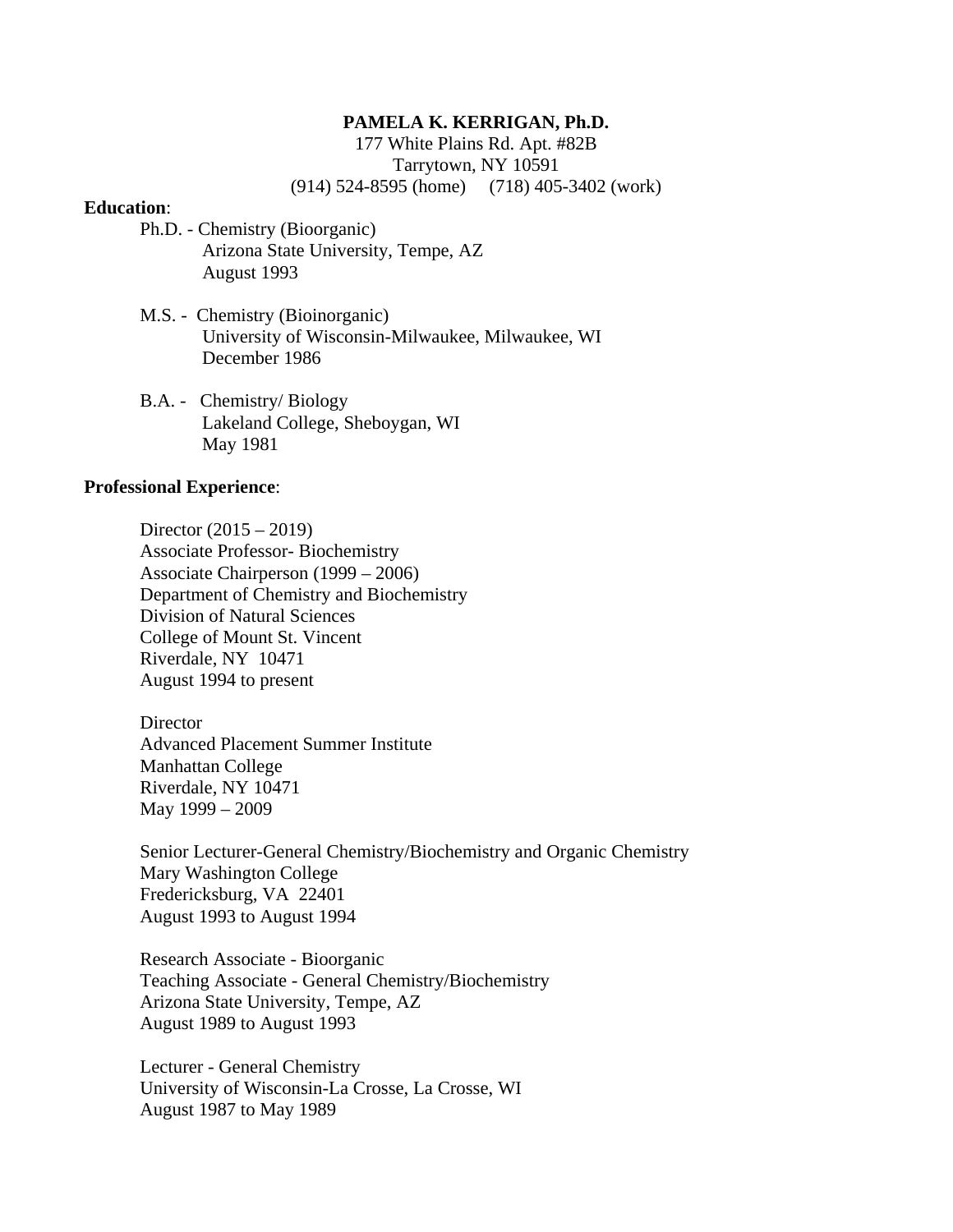## **Professional Societies**:

American Chemical Society 1986 – present Chair, 2014, Chair-Elect, 2013 New York section Division member - Biochemistry and Chemical Education Councilor (2016-2021), Secretary, NY section (2000-2004), Alternate councilor 2004-2009 Task Force for Undergraduate Programming (2002-2005) Program Chair for the Anaheim meeting Student Affiliate committee, NY section (1999 – present) Alpha Chi Sigma Fraternity National Science Teachers Association (NSTA) – 1997 - 2005 Science Teachers Association for New York State (STANYS) – 1997 - 2005 Sigma  $Xi - 1995$  to present Board of Directors, Northeast Region (2011-2017) Associate Director for the Northeast Region (2007-2011) Associate Director for the Baccalaureate Colleges (2017- present) Secretary, Manhattan College Chapter (2001 – 2009) President, College of Mount Saint Vincent Chapter (2009 – present) Gamma Sigma Epsilon – National Chemistry Honor Society Executive President – 2003-2005, 2009-2011 Executive President – Elect – 2001-2003, 2007-2009

# **Research Grants funded:**

MSEIP Grant from Department of Education, \$400,000 2016-2018

*"Scholars-On-Track: Improving Retention of Science Majors*," NSF-STEM, 2012-2015, \$486,225, Co-PI with Dr. Patricia Grove

"*Merck/AAAS Undergraduate Research Student Grant* – 1999- 2002; \$60,000 for three years– cowritten with Dr. Suzanne Rudnick

*NASA/NY State Space Consortium*, 1996 – 2007; For undergraduate students to develop a chemical demonstration show that is shown at area schools.

*Carotenoporphyrins in Cancer Diagnosis*", Howard Hughes Summer Research Grant, 1995, 1996, 2002, 2003, 2004; For undergraduate students and high school teachers to do summer research projects.

*Raskob Foundation Grant*, May 1997, \$10,100. Continuation of the "Chemical Magical Mystery Tour" and funding "Operation Chemistry" workshops during the summer 1997 and academic year 1997-1998

*Pew Summer Research Grant,* Summer 1997 – 1999, 2001; For undergraduate students to do summer research projects

*Pew Curriculum Development Grant*, 1996/1997, \$3000. To develop new experiments to be used in the biochemistry unified lab during subsequent school years.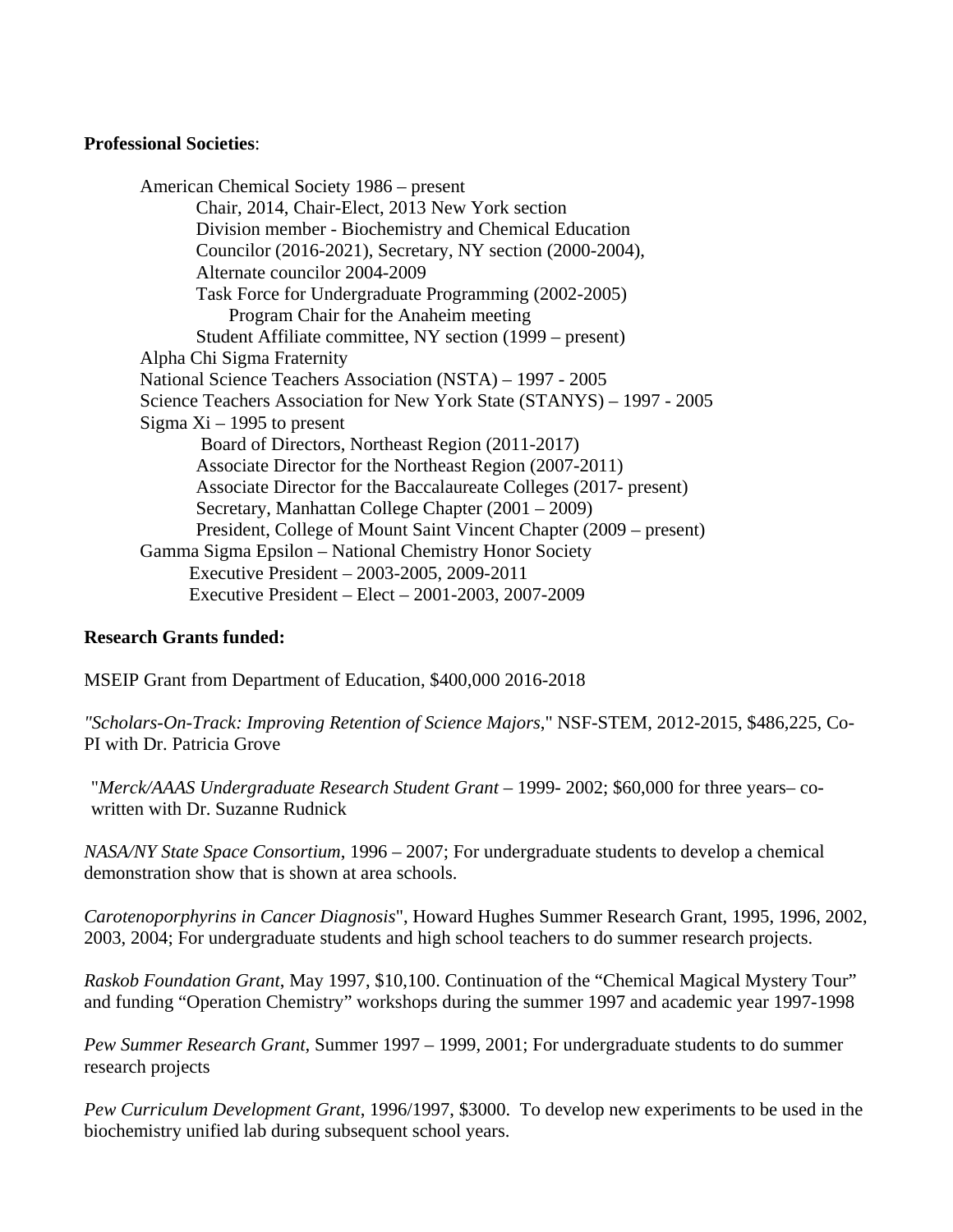"*Operation Chemistry*", ACS/NSF, July 7 - August 1, 1996 Awarded: \$1500 stipend, travel to trainer workshops, travel to NSTA meeting in New Orleans, April, 1997, \$400 for supplies. Grant involved a trainer of trainer workshops at the University of Wisconsin-Oshkosh and Purdue University followed by the running of 72 hours of workshops for junior high school science teachers during the 1996-1997 academic school year.

## **Academic Publications**:

Books:

AP Chemistry Test Preparation, 9<sup>th</sup> edition, Barron's Publishing, Aug. 2018, Neil Jespersen and Pamela Kerrigan

AP Chemistry Test Preparation, 8<sup>th</sup> edition, Barron's Publishing, Feb. 2016, Neil Jespersen and Pamela Kerrigan

Articles:

"Effective Strategies to improve academic success and retention in underrepresented STEM students" Pamela K. Kerrigan, Ana C. Ribeiro., Patricia A. Grove, ACS Symposium Series, Sept. 2018.

Schmalz, K., & Kerrigan, P. "Lipid review and teaching tips in nutrition." *California Journal of Health Promotion,* **2003***, 1,* (3), 164-173.

 E. Reddi, A. Segalla, G. Jori, P. Kerrigan, P. Liddel, A. Moore, T. Moore, D. Gust, "Carotenoporphyrins as Selective Photodiagnostic Agents for Tumors," *British Journal of Cancer*, **1994**, *69*, 40-45.

S-C. Hung, S. Lin, A.Macpherson, J. DeGraziano, P.Kerrigan, P. Liddell, A. Moore, T. Moore, D. Gust, "Kinetics of Multistep Photoinitiated Electron Transfer Reactions in a Molecular Triad," *J. Photochem. Photobiol. A:Chem,* **1994,** *77,* 207-216

D. Gust, T. Moore, A. Moore, A. Macpherson, A. Lopez, J. DeGraziano, I. Gouni, E. Bittersman, G. Seely, F. Gao, R. Nieman, X. Ma, L. Demanche, S-C. Hung, D. Luttrull, S-J Lee, P. Kerrigan, "Photoinduced Electron and Energy Transfer in Molecular Pentads," *J. Amer. Chem. Soc.*, **1993**, *115*, 11141-11152.

S-J. Lee, J. DeGraziano, A. Macpherson, E-J. Shin, P. Kerrigan, G. Seely, A. Moore, T. Moore, D. Gust, "Photoinduced Charge Separation in a Carotenoid-Porphyrin-Diquinone Tetrad: Enhancement of Quantum Yields via Control of Electronic Coupling," *Chem. Physics* **1993**, 176, 321-336.

D. Gust, T. Moore, A. Moore, A. Krasnovsky, Jr., P. Liddell, D. Nicodem, J. DeGraziano, P. Kerrigan, L. Makings, and P. Pessiki, "Mimicking the Photosynthetic Triplet Energy Transfer Relay," *J. Amer. Chem. Soc.*, **1993**, *115*, 5684-5691.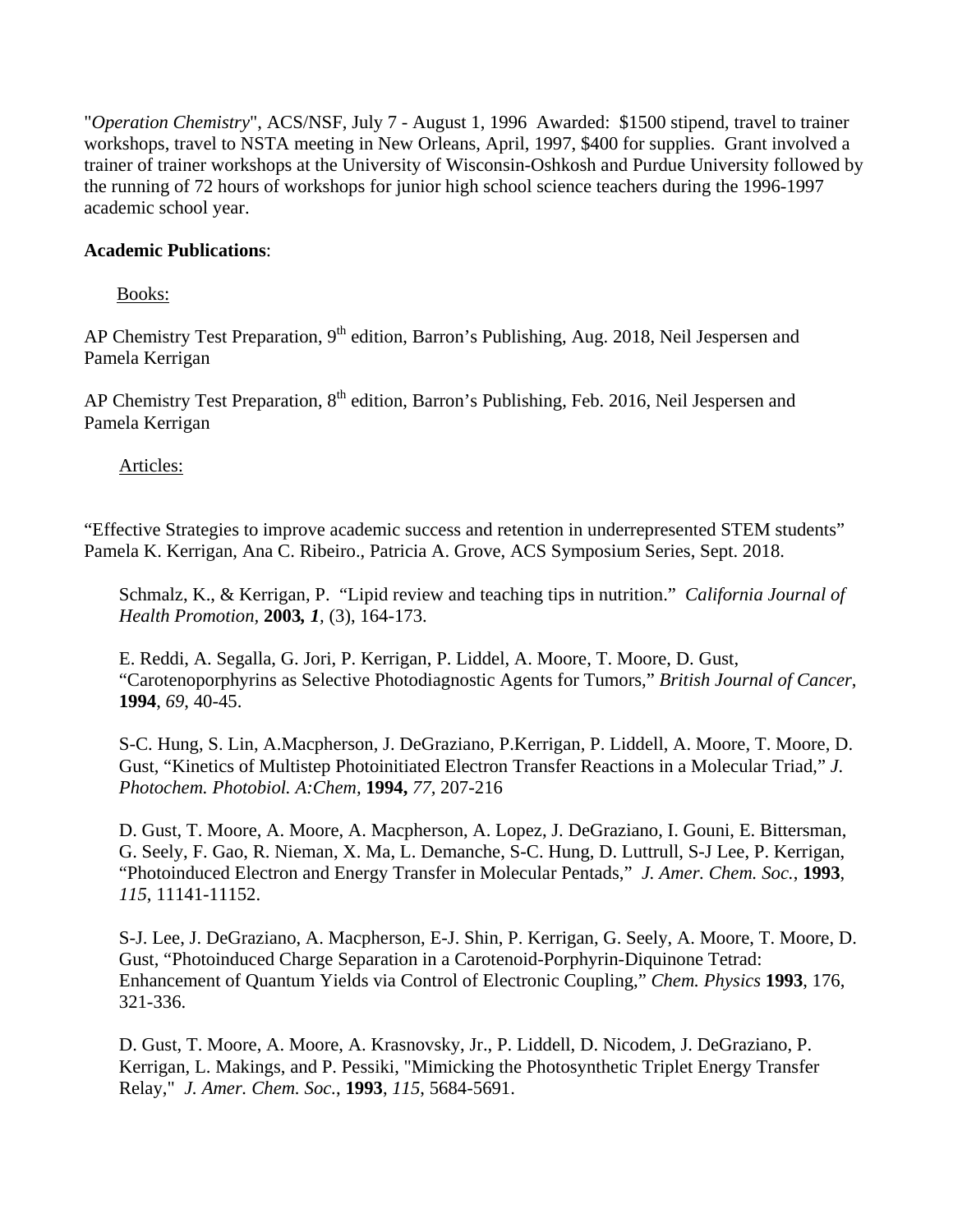K. Radtke, R. Byrnes, P. Kerrigan, W. Antholine, D. Petering, "Requirement of Endogenous Iron for Cytotoxicity Caused by Hydrogen Peroxide in *Euglena gracilis*," *Marine Environmental Research*, **1992**, *34*, 339-343.

S. Lyman, P.K. Taylor\*, A. Weir, F. Lornitizo, W.E. Antholine, D. Stone, D.H. Petering, "Activity of Bleomycin in Iron and Copper Deficient Cells," *Biochem. Pharm.*, **1989**, *38,* 4273-4282. \*maiden name

### Pedagogical work:

Test Item Files for the  $9<sup>th</sup> - 11<sup>th</sup>$  editions of Stoker's "Introductory Chemistry", 2007, 2010, 2012 Test Item File for the 1<sup>st</sup> edition of a new book by Frost/Deal, 2010. Test Item Files for the 6-8<sup>th</sup> editions of McMurray's "General, Organic and Biochemistry"

Edited the Instructor's Resource Manual for the  $9<sup>th</sup>$  edition of the Petrucci, Harwood, Herring, Madura, text entitled: "General Chemistry: Principles & Modern Applications". Jan. 2007

 Two projects included on the Instructor Resource CD/DVD which accompanied the "Essential Organic Chemistry," 1E by Paula Bruice. The two projects were the CRS (Classroom Response System) PowerPoint Presentation and the AVLog (art database) content, May 2006

Wrote 4 media labs for the  $10<sup>th</sup>$  edition of "Chemistry for Changing Times" by Hill and Kolb. I developed questions for the research navigator portion of the text and checked all the quiz questions. See the following web page: http://wps.prenhall.com/esm\_hillkolb\_chemistry\_10 for further information. Nov, 2004

 I have reviewed numerous chapters for several textbooks ranging from non-science majors courses to organic and biochemistry.

#### Abstracts

*"The synthesis and characterization of a novel water-soluble porphyrin series, H2TPPPipOH"* 

**J. E. Bradshaw**, A. M. Berry, R. J. Hickerson, Pamela Kerrigan, Dr. James Haley, Tan Sirivanta, Sarah Young, and Maria F. Roberto. Department of Chemistry, Ouachita Baptist University, 410 Ouachita, Box 3726, Arkadelphia, AR 71998, Departments of Chemistry and Biochemistry, College of Mount Saint Vincent, 6301 Riverdale Ave., Riverdale, NY 10471

 *"The use of water soluble, unmetallated porphyrins as light absorbing sensitizers in the photodynamic treatment of cultured C6 cells*", **J.E. Haley**, M.F. Roberto, P. Kerrigan, T. Smith, D. Reeves, J. Quintero and J. Bradshaw, *Journal of Neurochemistry (supplement)*, 90:61, **2004**.

 At the National American Chemical Society meetings I have presented several papers on the new teaching methods I have tried to implement at the college. The following are those presentations: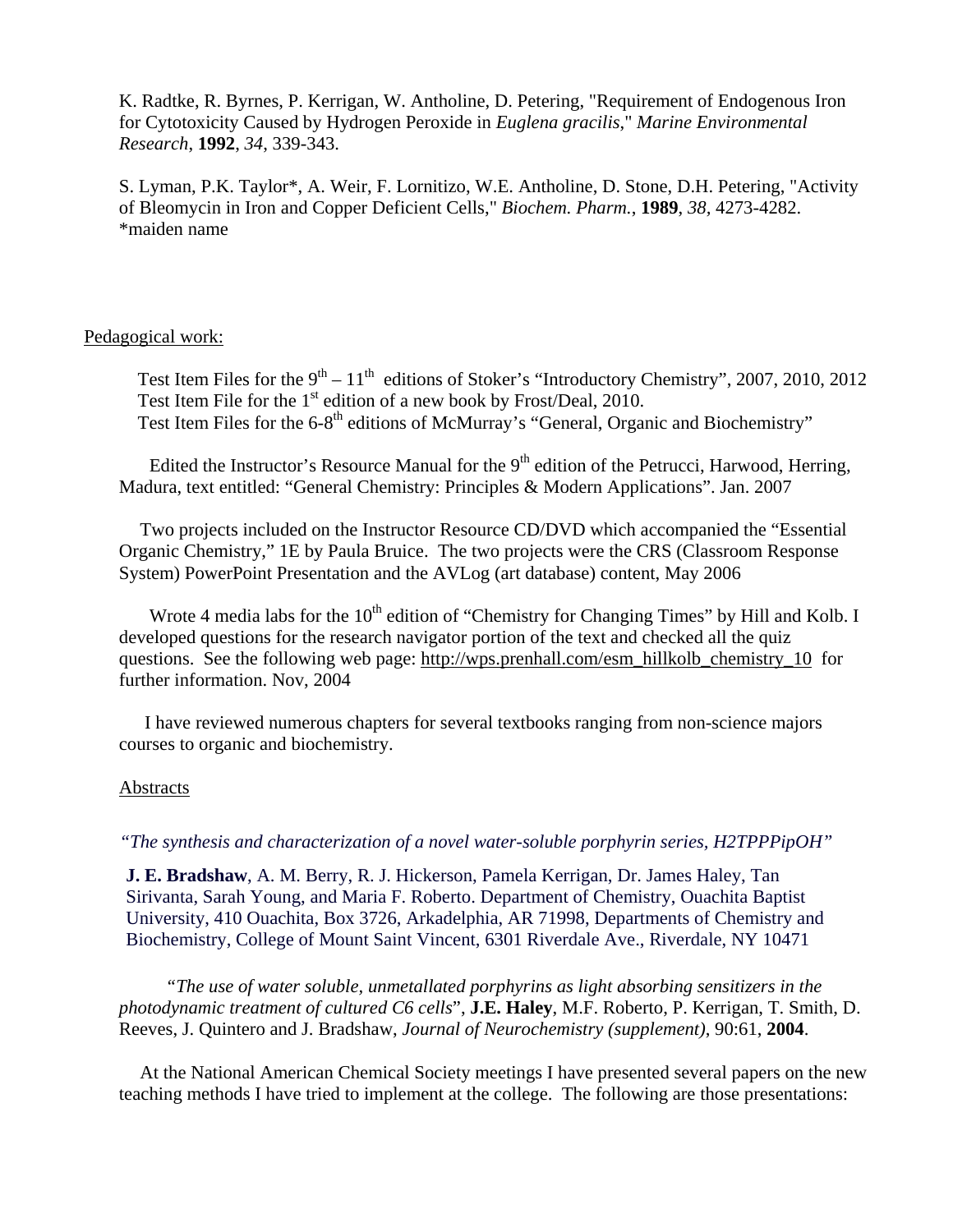*"Using the Internet to address chemical issues facing society.* **P. K. Kerrigan**, *S. E. Rudnick, ,*  225th ACS National Meeting (New Orleans), March 2003

*"Encouraging teachers to integrate cross-curricular concepts in chemistry instruction"* **P. K. Kerrigan**, *S. E. Rudnick , W. Dougherty , P. Mielnik,* ACS National Convention, Orlando, FL, April 2002

*Utilizing writing as a tool in teaching introductory chemistry to nonscience majors.* **P.K. Kerrigan**, **S. E. Rudnick,** 221st ACS National Meeting (San Diego)/CHED / Writing in the Discipline: Chemistry Literacy and Beyond, April, 2001

*Titrating consumer products in non-science-majors chemistry laboratory.* **P. K. Kerrigan**, **S. E. Rudnick,** 220th ACS National Meeting (Washington, DC)/CHED /Incorporating Everyday Chemistry into the Classroom and the Laboratory, August 2000.

*Encouraging students to investigate acids and bases using plant indicators.* **P. K. Kerrigan***, A. Burns,* 218th ACS National Meeting (New Orleans), CHED / Demonstrations with Everyday Substances, March, 2000

*Polymers: Those crazy things.* **P. K. Kerrigan**, *A. Burns, L. Simon , R. Helmy,* 218th ACS National Meeting (New Orleans), CHED / Teaching Polymers at All Levels: Kindergarten to Graduate School, March 2000

### *Student Presentations:*

*The Purification and Analysis of Distinct Porphyrin Molecules,* Shadi Khayyo, Arian Novaj, Steven Maio, Dorina Ismailgeci, Valerie Khayyo, Pamela K. Kerrigan, Undergraduate Research Symposium, New York section of the American Chemical Society, Lehman College, May 7, 2016

*Preparation of Porphyrin Embedded Liposomes for in vitro Cellular Studies*, Steven Maio, Shadi Khayyo, Arian Novaj, Dorina Ismailgeci, Pamela Kerrigan, Undergraduate Research Symposium, New York section of the American Chemical Society, Lehman College, May 7, 2016

*USE OF DDQ TO OXIDIZE MESO SUBSTITUTED TRI AND TETRA PORPHYRIN RINGS,*  Dorina Ismailgeci, Shadi Khayyo, Arian Novaj, Pamela Kerrigan, Undergraduate Research Symposium, New York section of the American Chemical Society, Lehman College, May 7, 2016

*Synthesis and Characterization of Tri and Tetra Substituted Porphyrins for Their Photochemical Applications*, Valerie Khayyo, Shadi Khayyo, Dorina Ismailgeci, Daniel Amarante, Pamela Kerrigan, Sigma Xi Northeast Regional Conference, April 18, 2015, Western Conn. State University, Danbury, Conn.

*Synthesis and Characterization of Tri and Tetra Substituted Porphyrins for Their Photochemical Applications*, Valerie Khayyo, Shadi Khayyo, Dorina Ismailgeci, Daniel Amarante, Pamela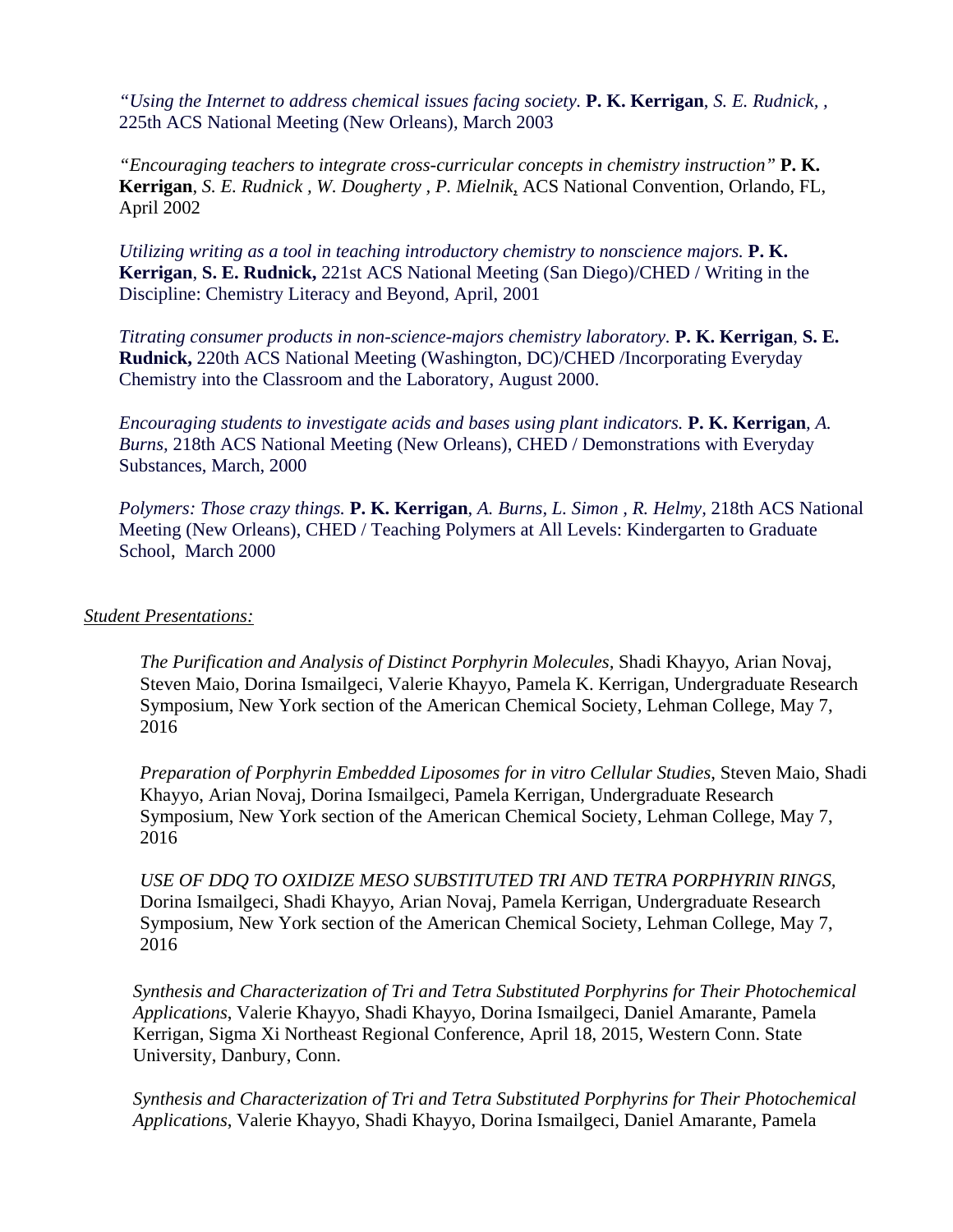Kerrigan, Undergraduate Research Symposium, New York Section of the American Chemical Society, May, 9, 2015, Queensborough Community College, Queens, NY.

"*Synthesis and Purification of Meso-Substituted Porphyrins*", **Vicki Milord**, Paz Julienne Rivera, **Stephanie Tejada**, Division of Natural Sciences, College of Mount Saint Vincent, Riverdale, NY 10471, presented at: NE Regional Student Research Conference, Queens College, Queens, NY, April 21, 2012 and NYSACS Undergraduate Research Conference, SUNY Old Westbury, May 5, 2012; ACS National Meeting, New Orleans, April 2013.

"*Synthesis and Purification of Porphyrin Isomers*", **Joy Cote**, Stephanie Widmer, Pamela Kerrigan, Division of Natural Sciences, College of Mount Saint Vincent, Riverdale, NY 10471, presented at: ACS National Meeting, March 2012, San Diego, CA

*"Utilizing photodynamic therapy to generate oxidative stress in C6 astrocytomas"*, **Tan Sirivanta,** Pamela Kerrigan, James Haley, Sarah Young, Joseph E. Bradshaw, and Maria F. Roberto, College of Mount St. Vincent, 6301 Riverdale Ave., Bronx, NY 10471; Department of Chemistry, Ouachita Baptist University, 410 Ouachita, Box 3726, Arkadelphia, AR 71998-0001, ACS National Meeting, Chicago, IL

*"Photodynamic therapy and porphyrins: Employing water soluble, unmetallated porphyrins as light activated catalysts in the production of free radicals to stimulate C6 glial cell death"* **Sarah Young,** Pamela K. Kerrigan, James Haley, Joseph E. Bradshaw, Rachel A. Matundan, and Jaime Padavil, (1) Joined Department of Chemistry and Biochemistry, Manhattan College/College of Mount St. Vincent, 4813 Manhattan College Parkway, Riverdale, NY 10471, ACS National Meeting, Atlanta, GA.

*"The phototherapeutic treatment of C6 cells using water soluble porphyrins*", **Jaime Padavil**, Pamela Kerrigan, Rachel Matundan, Dr. James Haley, Maria Roberto, Tanya Smith, and Dr. James Bradshaw Joined Department of Chemistry and Biochemistry, College of Mount St. Vincent/Manhattan College, 4513 Manhattan College Parkway, Riverdale, NY 10471, ACS National Meeting, San Diego, CA

*"Synthesis of meso-substituted porphyrins using dipyrromethane intermediates*," **Alicia Mullaley,** Pamela K. Kerrigan, and James McCullagh. Joined Departments of Chemistry and Biochemistry, Manhattan College/College of Mount Saint Vincent, 4513 Manhattan College Parkway, Riverdale, NY 10471, ACS National Meeting, San Diego, CA

*"The effect of liposome encased porphyrin on C6 cells in phototherapeutic treatment,"* **Rachel A. Matundan,** Maria F. Roberto, Dara A. Reeves, Tanya Smith, Pamela K. Kerrigan, and James Haley Joined Departments of Chemistry and Biochemistry, College of Mount Saint Vincent/Manhattan College, 4513 Manhattan College Parkway, Riverdale, NY 10471, ACS National Meeting, San Diego, CA

*"The phototherapeutic treatment of C6 cells using water soluble and water insoluble porphyrins"*  **Dara Reeves, Tanya Smith,** James Haley, James Bradshaw, and Pamela Kerrigan, 52<sup>nd</sup> Annual Undergraduate Research Symposium, Queensborough Community College, May 1, 2004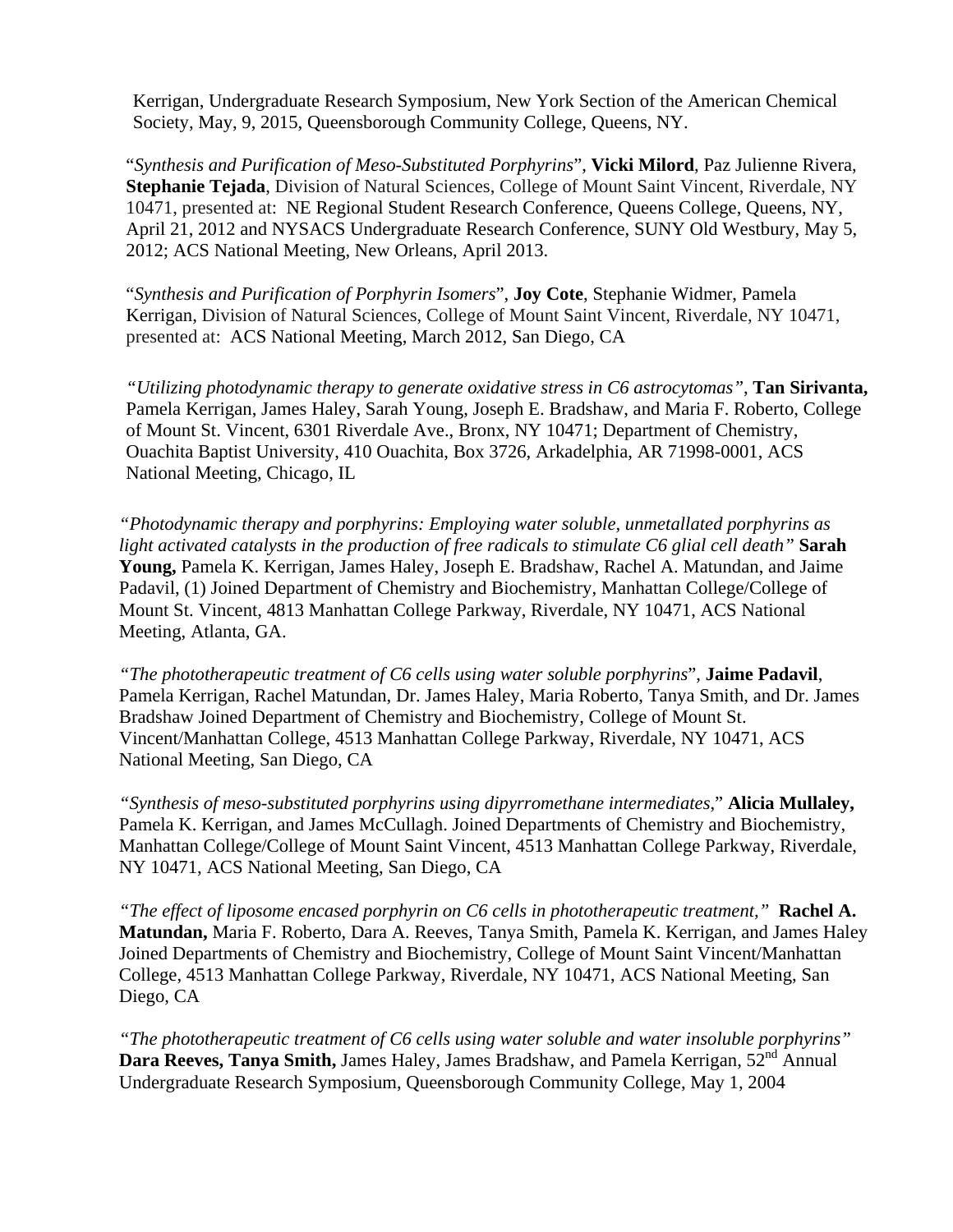*"The Synthesis of p-Tolyl and p-Anisyl Porphrins"* **Mofieni Iniya,** Pamela Kerrigan, Maria Roberto, Sue Soto, Departments of Chemistry/Biochemistry, Manhattan College/ College Of Mount Saint Vincent, Riverdale, NY 10471, 50<sup>th</sup> Annual Undergraduate Research Symposium, Hofstra University, May 4, 2002

*"Isolation and Purification of trans--apo-8'-Carotenal and Carotenoid Synthesis for Photoprotection"* **Spiro Spiliotis,** Christopher Kiely, Pamela K. Kerrigan, Manhattan College, Riverdale, NY 10471, 50<sup>th</sup> Annual Undergraduate Research Symposium, Hofstra University, May 4, 2002

 "*The Synthesis, Liposome Incorporation and Cell Culture Testing of meso-Substituted Porphyrins",*  **Kristi Colaccioppo,** Kesha Gaye Anderson, Pamela Kerrigan, Manhattan College, Riverdale, NY 10471, 49th Annual Undergraduate Research Symposium, Pace University, May 5, 2001

 "*Synthesis of 7'-apo-7'-(4-carbomethoxyphenyl)--carotene for use in Carotenoporphyrins,"* **Christopher Macaluso,** Susan Branciforte, Michael Rosconi, and Pamela Kerrigan, Manhattan College, Riverdale, NY 10471, 47<sup>th</sup> Annual Undergraduate Research Symposium, College of Mount Saint Vincent, May, 1999

*"The Synthesis and Isolation of Methoxyphenylporphryins for use in PDT",* **James Nitzkorski,** Marissa Raniolo, and Pamela Kerrigan, College of Mount Saint Vincent, Riverdale, NY, 47<sup>th</sup> Annual Undergraduate Research Symposium, College of Mount Saint Vincent, May, 1999

*"Characterization of Porphyrin Encapsulated Liposomes",* **Michelle Rivera,** Robert Youker, and Pamela Kerrigan, College of Mount Saint Vincent, Riverdale, NY, 47<sup>th</sup> Annual Undergraduate Research Symposium, College of Mount Saint Vincent, May, 1999

 "*Detecting Mercury Levels In Human Urine via HPLC Analysis",* **Kelene Lyttle,** Barry Kendler, and Pamela Kerrigan, Manhattan College, Riverdale, NY, 47<sup>th</sup> Annual Undergraduate Research Symposium, College of Mount Saint Vincent, May, 1999

"The phototherapeutic treatment of C6 cells using water soluble porphyrins", **Dara A. Reeves**<sup>1</sup>, Maria F. Roberto<sup>1</sup>, Pamela K. Kerrigan<sup>1</sup>, James Haley<sup>2</sup>, and Joseph E. Bradshaw<sup>3</sup>. (1) Joined Departments of Chemistry and Biochemistry, College of Mount Saint Vincent/Manhattan College, 4513 Manhattan College Parkway, Riverdale, NY 10471, (2) Department of Biology, College of Mount Saint Vincent, 4513 Manhattan College Parkway, Riverdale, NY 10471, (3) Department of Chemistry, Ouachita Baptist University, 410 Ouachita, Box 3726, Arkadelphia, AR 71998-0001, ACS National Meeting , Anaheim, CA March 2004.

*"Synthesis and purification of p-tolyl porphyrins using dipyrromethane intermediates"* **Alicia Mullaley**, Kelly A. Daggett, James McCullagh, and Pamela K. Kerrigan. Joined Departments of Chemistry and Biochemistry, Manhattan College/College of Mount Saint Vincent, 4513 Manhattan College Parkway, Riverdale, NY 10471

 "*Small scale synthesis, purification and characterization of meso-substituted porphyrins"* **Kelly Daggett**, E. DeThomas, P. Kerrigan, J. McCullagh, 226th ACS National Meeting CHED / Undergraduate Research Poster Session: Organic Chemistry, New York, Sept. 2003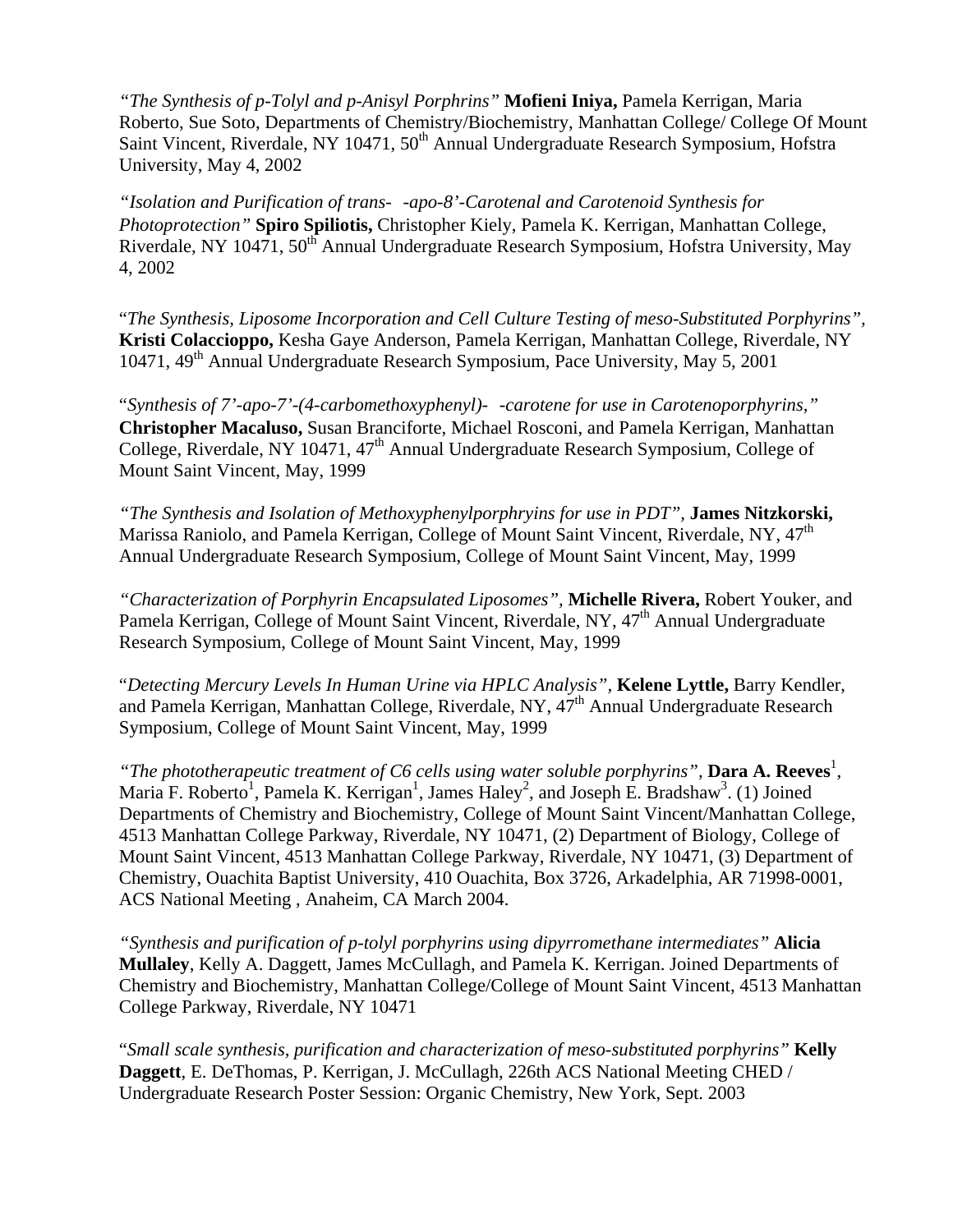*"Microscale synthesis and purification of p-tolyl and p-anisyl porphyrins"* **E. M. DeThomas** , C. Kiely , M. Panos , P. K. Kerrigan, 225th ACS National Meeting/CHED / Undergraduate Research Poster Session, New Orleans, March 2003

*"The synthesis and characterization of liposome-encased porphyrins"* **M. D'Souza** , M. F. Roberto, E. M. DeThomas , M. Panos , P. K. Kerrigan, *,* 225th ACS National Meeting/CHED / Undergraduate Research Poster Session, New Orleans, March 2003

*"The use of water-soluble, unmetallated porphryins as light-absorbing sensitizers in the phototherapeutic treatment of C6 cells"* **M. F. Roberto**, P. K. Kerrigan, J. Haley, J. E. Bradshaw, E. M. DeThomas, M. D'Souza, 225th ACS National Meeting/CHED / Undergraduate Research Poster Session, New Orleans, March 2003

*"Synthesis of p-tolyl and p-anisyl porphyrins for cancer treatment*" **M. Iniya**, P. Kerrigan, 223rd ACS National Convention, Orlando, FL, April 2002

*"Use of phototherapy in C6 cell"* **M. F. Roberto**, P. Kerrigan , J. Haley, 223rd ACS National Convention, Orlando, FL, April 2002

*"Utilizing HPLC to detect mercury levels in human urine"* **A. Burns**, K. Lyttle, P. K. Kerrigan, B. Kendler, 220th ACS National Meeting/CHED / Undergraduate Research Posters: Biochemistry Washington, DC, August, 2000.

*Student Chapter posters that I have been involved with:* 

*"The CMSV Science Club"*, Vanie Mangal, Chelsea Modeferri, Pamela Kerrigan, Division of Natural Sciences, College of Mount Saint Vincent, Riverdale, NY 10471, ACS National Meeting, March 2012, San Diego, CA

*"CMSV Science Club: All the cool kids are science majors"*, Joy Cote, Pamela Kerrigan, Division of Natural Sciences, College of Mount Saint Vincent, Riverdale, NY 10471, ACS National Meeting, March 2010, San Francisco, CA

*"CMSV's new interdisciplinary science club,"* **Ana C. Uruena,** Pamela Kerrigan, Thomas J. Pufahl, and Christina M. Lavelle, (1) Department of Chemistry, College of Mount Saint Vincent, 6301 Riverdale Ave., Bronx, NY 10471, (2) The College of Mount St. Vincent, 6301 Riverdale Ave., Bronx, NY 10471. April 2009, ACS National Meeting, Salt Lake City, UT

*"Team Chemistry: A dynamic effort"* **Connie Levy,** Felisha Santory, Tan Sirivanta, Pamela K. Kerrigan, Departments of Chemistry and Biochemistry, College of Mount Saint Vincent, 6301 Riverdale Ave. Riverdale, NY 10471, March 2007, ACS National Meeting, Chicago. IL

*"Creative chemistry: An unconventional journey with the Manhattan College/College of Mount Saint Vincent student affiliates chapter,"* **James Kuehn,** Maryanne Santiago, Sarah Young, Tan Sirivanta, and Dr. Pamela Kerrigan, Joined Department of Chemistry and Biochemistry, Manhattan College/College of Mount St. Vincent, 4513 Manhattan College Parkway, Riverdale, NY 10471, ACS National Meeting, Atlanta, GA.